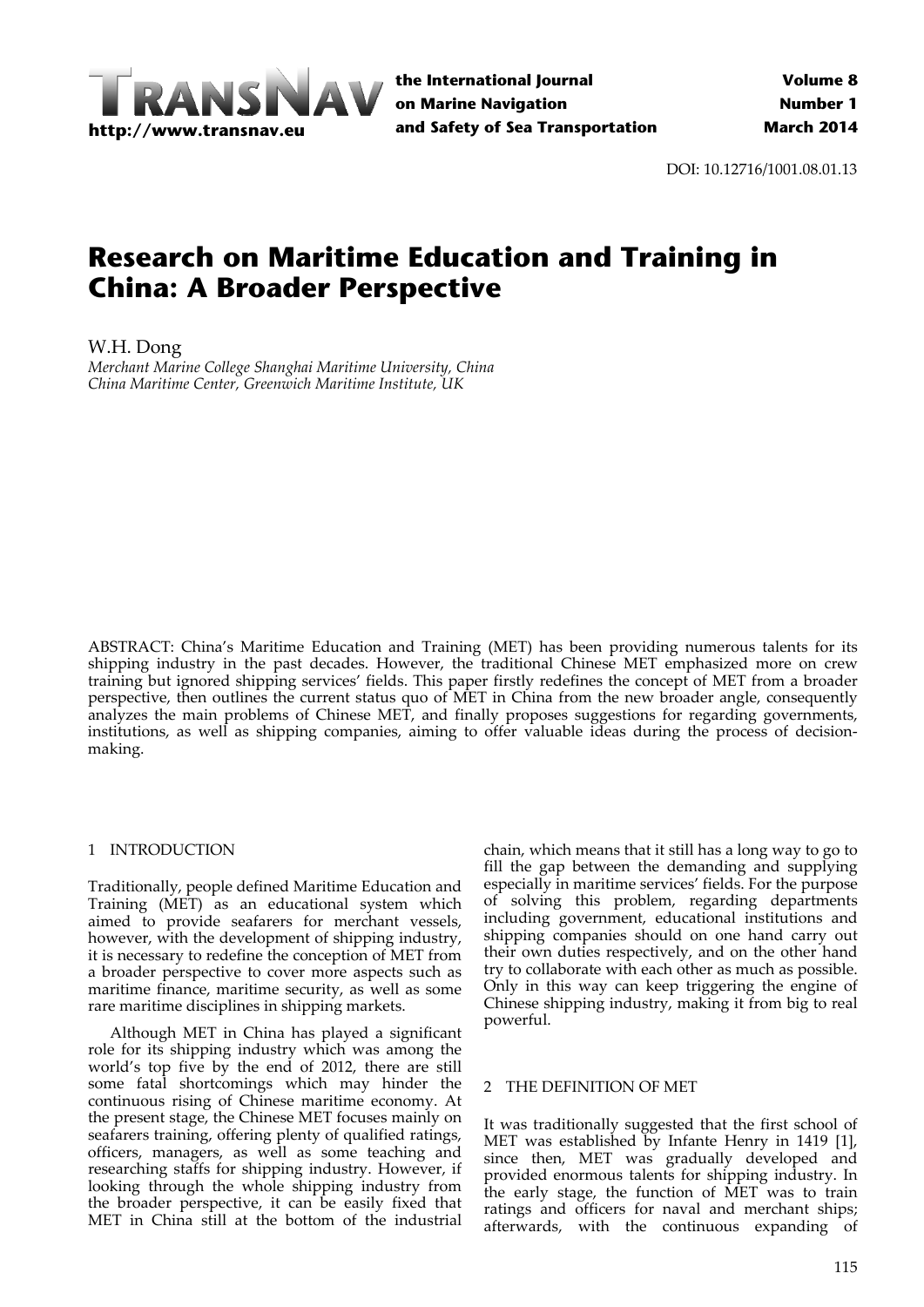shipping industry, MET was required to cultivate high-quality maritime manpower at all levels, it meant that not only qualified seafarers who had excellent ship handling skills were needed, but also people who had good theoretical foundation, as well as strong adaptability and potential which made them outstanding personnel in maritime teaching, researching and management, should also be included [2]; presently, shipping markets are no longer limited to transportation and management as before, but has progressed to be a giant industry which covers more aspects including maritime finance, brokerage, law, insurance, etc, in this case, it's better to broaden the conception of MET to meet the demands of talents for shipping industry. This paper redefines the conception of MET as an educational system whose objective is to cultivate people to be competent in areas of ship building and maintaining, ship operation, maritime management and services (including maritime finance, maritime brokerage, maritime law, maritime insurance, etc), as well as maritime teaching and researching, etc.

## 3 MET IN CHINA

The Chinese shipping industry has been surging in the last three decades with the speedy developing of economy, together with the corresponding MET which provided qualified maritime human resources. As per the new definition, the Chinese MET generally comprises three parts: typical MET which focus on seafarers' education and training, maritime services' education, and other education and training on rare subjects such as maritime archaeology.

## 3.1 *Typical Chinese MET*

The typical Chinese MET is responsible for educating people to be qualified seafarers and maritime managers in shipping companies, as well as some teaching and researching staffs in regarding maritime colleges and institutes. In the past decade, typical Chinese MET cultivated about 195 000 maritime graduates at different levels [3], by the end of 2012, registered crews educated by the typical Chinese MET has reached up to 1039552 which covers 10.3% of the world's ship officers and ratings [4]. During the process of expanding, the typical Chinese MET has gradually developed to be a multi‐level educational system which generally comprises the following types.

- Higher MET which integrates vocational MET with degree education. It is normally a four year's "consistency" program compared to the "sandwich" mode. Students are expected to develop an understanding of elements of maritime theory and the expertise of maritime practice by going through basic courses such as mathematics, computer skills, maritime English, etc, and specialized courses, accompanied by STCW (International Convention on Standards of Training, Certification and Watchkeeping for Seafarers) training for ship officers. During the process of cultivating, the school takes responsible for teaching, training, and courses examination,

while MSA (China Maritime Safety Administration) for supervision and evaluation of STCW training. Only if those who finish with all courses and training, as well as on board practicing which lasts for about one month provided by the school and MSA are eligible to take exams of Ship Officer's Certificates of Competency before graduation. People who pass the exam will not only get their diploma and bachelor's degree in maritime sector, but also a qualified testing score paper to indicate their qualifications to be a ship officer. By holding this paper, alongside with more than 12 months cadet experience on board ship after graduation, they will finally get the real Ship Officer's Certificates of Competency issued by China MSA. Most of the graduates are expected to be ship officers, managers in shipping companies, while others may become teaching and researching staffs after a higher level study in master or doctor program. Presently, there are 15 higher MET colleges and institutes [5] in China, providing hundreds of senior shipping professionals for shipping industry, table 1 shows the recruitments in the

Table 1. Number of Recruitments from 2008 to 2012 (Higher MET) \_\_\_\_\_\_\_\_\_\_\_\_\_\_\_\_\_\_\_\_\_\_\_\_\_\_\_\_\_\_\_\_\_\_\_\_\_\_\_\_\_\_\_\_\_\_\_

| Year | 2008 | 2009 | 2010 2011 2012 |  |
|------|------|------|----------------|--|
| Nο.  | 4604 | 4589 | 4475 5723 5271 |  |

Data Source: China MSA

past five years.

 Senior Vocational MET which concentrates on ship officer's training. Different from the Higher MET, Senior Vocational MET aims to train individuals to be ship officers who are going to rely on the expertise and professionalism of navigation, It will take 3 years to finish this program during which students are mainly focus on ship handling and management, as well as STCW training, but not too much basic theory learning. Likewise the Higher MET, China MSA is responsible for supervising and assessing the quality of education and training to make sure the future officers meet the demands of STCW. Individuals who finish with their courses and STCW training are able to apply for the examination of Ship Officer's Certificates of Competency before leaving school, once passing, the passing result, combined with above 12 months cadet's sea experiences will reward them of real ship officer's certificates. According to statistics released by China MSA, the number of Senior Vocational MET colleges and institutes scattered across China was 25 at 2010, becoming the main source of Chinese ship officers, table 2 shows the statistics:

Table 2. Number of Recruitments from 2008 to 2012 (Senior Vocational MET) \_\_\_\_\_\_\_\_\_\_\_\_\_\_\_\_\_\_\_\_\_\_\_\_\_\_\_\_\_\_\_\_\_\_\_\_\_\_\_\_\_\_\_\_\_\_\_

| Year | 2008 | 2009                             | 2010 2011 2012 |      |
|------|------|----------------------------------|----------------|------|
| Nο.  |      | 9182 - 11026 - 12829 - 13050 - 1 |                | 9683 |

Data Source: China MSA

 Junior Vocational MET which focus on training of ship ratings. Chinese Junior Vocational MET is the main source of ratings which are very essential for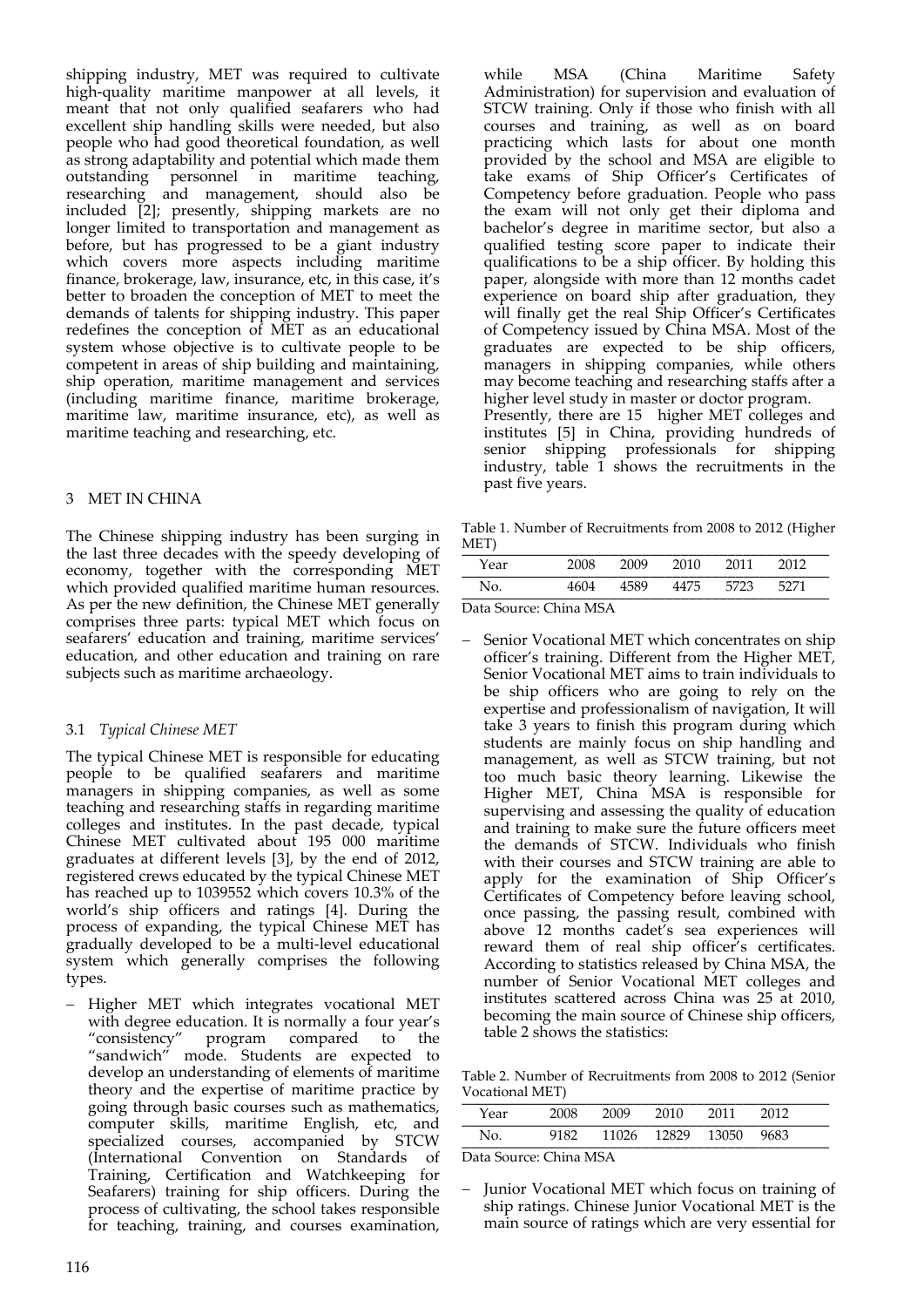ship handling. The entry qualification for this program constitutes two elements: one is physical requirements of STCW; the other is  $\overline{9}$  years' compulsory education in which the 3 years high school studies are not included compared to the previous two types of MET. The 3 years program will equip individuals with detailed knowledge and activities of crews working on board ships. To achieve this objective, they will firstly conduct regarding STCW training, then go through some basic ship operation theories, and finally exercise their professional skills in corresponding subjects such as steering practicing for helmsman. Similarly, only if those who successfully pass the<br>examination of Rating's Certificates of examination of Rating's Certificates of Competency, are eligible to apply for Rating's Certificates of Competency after practicing on board ships more than 6 months [6]. As the main supplier of ship ratings, Chinese Junior Vocational MET schools increased with the number of 28 at 2010 and delivered lots of ratings. Table 3 describes the situation:

Table 3. Number of Recruitments from 2008 to 2012 (Junior Vocational MET) \_\_\_\_\_\_\_\_\_\_\_\_\_\_\_\_\_\_\_\_\_\_\_\_\_\_\_\_\_\_\_\_\_\_\_\_\_\_\_\_\_\_\_\_\_\_\_

| Year          | 2008 2009 2010 2011 2012     |  |  |
|---------------|------------------------------|--|--|
| Nο            | 15472 18318 23324 15767 7349 |  |  |
| _ _ _ _ _ _ _ |                              |  |  |

Data Source: China MSA

Besides the three major Typical MET modes mentioned above, there are still some other MET modes which include two‐years' MET for becoming ship officers quickly without diploma, one‐year's quick training to be officers for those graduates from universities, and correspondence MET for promoting diploma in maritime fields (e.g. from junior college to undergraduate), etc. In 2012, there were 40 schools across China to provide such form of MET. Table 4 illustrates the number of recruitments in the past five years:

Table 4. Number of Recruitments from 2008 to 2012

| Mode               |  | 2008 2009 2010 2011 2012 |  |
|--------------------|--|--------------------------|--|
| 2 Years MET        |  | 7876 5240 5017 4804 2799 |  |
| 1 Year Graduates   |  | 1524 1417 1353 1025 485  |  |
| Correspondence MET |  | 5652 5588 6971 3544 2573 |  |

Data Source: China MSA

In addition, Further MET which provides further training for both officers and ratings are also must be included. It is compulsory for seafarers to promote their maritime knowledge and skills periodically to meet the requirements of STCW, hence making the Further MET to be one of the major mode. It supplies individuals with maritime trainings at all levels from rating to captain who will decide the very level to participate as per their experiences and further career development demands.

#### 3.2 *Chinese Maritime Services' Education*

China has made great achievement in shipping hardware construction such as ships, ports, cargoes, etc. Specifically, by the end of 2012, Chinese fleet (owned and controlled) has increased to 10.1% of world total, and global seaborne trade share including import and export reached 19% all over the world [7], making 7 ports in China to be world's top 10 throughout ports at the same year [8]. To keep developing shipping industry in a healthy and stable way, there must be some strong supports from maritime services' education whose function is to cultivate talents of maritime services in maritime finance, maritime brokerage, maritime law, as well as maritime insurance, etc. Generally, Chinese maritime services' education performs as the following modes:

Higher Education for Maritime Services

Higher education has always been the major source of high-level talents, the maritime services' sector are with no exception. Presently, there are approximately 30 colleges and institutes in China providing students with maritime finance, maritime law, and maritime economy studies at different levels [9]. Take Shanghai Maritime University (SMU) as an example, it sets up some relevant maritime services' programs for individuals based upon its historical maritime reputation. More precisely, BSc (Bachelor of Science) Shipping Management offers students with knowledge and specialist skills in areas like<br>shipping economy, international trade, shipping economy, international trade, international legislation, as well as shipping operation, etc [10], those from this major are expected to work in the field of brokerage; BSc Maritime Finance originated from 'BSc International Finance' which was established in 1994 and changed to the present one in 2001 to cultivate talents for shipping finance; LLB Maritime Law are expected to provide excellent foundation for a career in international maritime law, commerce and related industries, etc.

It will take three to four years to complete each programme based on the credit system through which students will get their degree once they acquire enough course credits required by a particular major. Generally, the first year is for foundation courses, and the remaining two to three years are for specialized courses, people have the right to decide how many courses they are going to be engaged in each semester as per their timetable, but all have to pass the final thesis defense on the basis of enough course credits. Table 5 displayed the recruitments of each major mentioned in this section of SMU in the past five years.

Table 5. Recruitment of Maritime Services' Education of SMU \_\_\_\_\_\_\_\_\_\_\_\_\_\_\_\_\_\_\_\_\_\_\_\_\_\_\_\_\_\_\_\_\_\_\_\_\_\_\_\_\_\_\_\_\_\_\_

|                     |                     |                | 2009 2010 2011 2012 2013      |                   |
|---------------------|---------------------|----------------|-------------------------------|-------------------|
| Shipping Management | 220 206 227 195 231 |                |                               |                   |
| Maritime Finance    | 90.                 |                |                               | 89 81 Unavailable |
|                     |                     |                | Temporarily $\textcircled{1}$ |                   |
| Maritime Law        |                     | 158 160 146 97 |                               | 141               |

Data Source: Recruitment Office of Shanghai Maritime University

(Note ①: Students are categorized as the main class of 'Economy' until the end of the second year during which they can choose their own major to be 'Maritime Finance' or other major included in 'Economy'.)

School-Enterprise Joint for Maritime Services' Education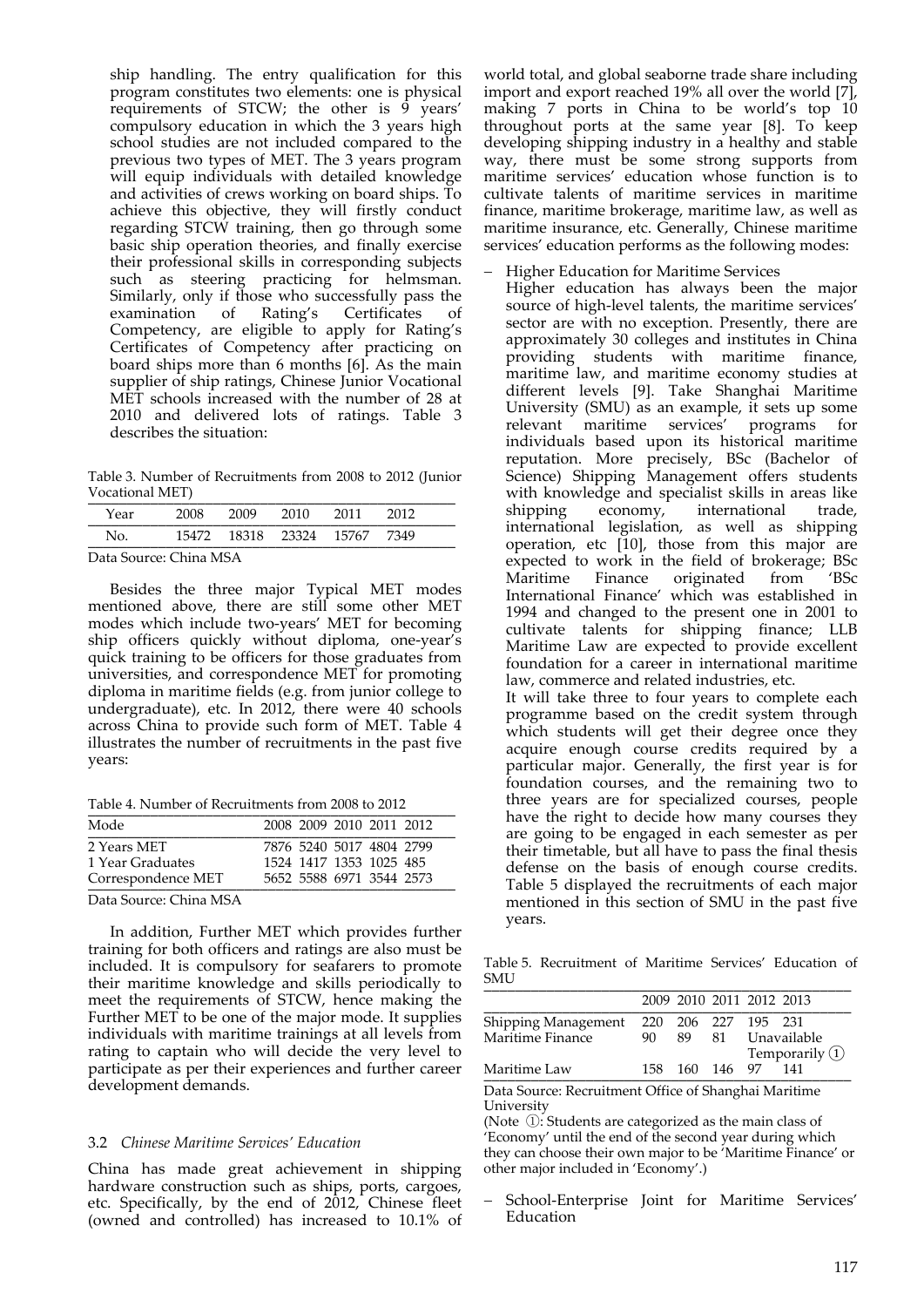In recent years, it's hard for higher education of maritime services to meet the growing demands for higher shipping talents brought by the boom of Chinese shipping industry both in quality and quantity, hence the government encourages more enterprises to train their own maritime services' manpower, which results in the School‐Enterprise Joint model. On 24th March 2010, Shanghai Jiao Tong University and Baltic Exchange signed a Memorandum of Understanding on cultivating higher professional personnel in maritime brokerage and maritime finance, aiming to provide qualified people for the establishment of Shanghai International Shipping Center by means of "International Experiences, Chinese Requirements, Real Case Study and Bilingual Teaching" model [11]. Besides, on 25th Nov. 2011, Dalian Maritime University collaborated with Far East Horizon Company to nurture maritime financial talents at a master level, trying to offer higher shipping financial personnel [12].

 Further Maritime Services' Education One of the most reasonable factors which restrict the development of Chinese higher maritime services' talents is the high threshold. To be a real international maritime services' talent, the four elements must be required: (a) adequate maritime knowledge and background; (b) English proficiency; (c) global perspective; (d) worthy experiences. And to achieve these goals, one must study continuously both in working and spare time. Correspondingly, further study colleges and institutes such as Shanghai Advanced Institute of International Shipping (SAIIS) were established for those who are eager to be outstanding in maritime services' sectors. Founded in 2012, SAIIS launched Shipping Financial EMBA (Executive Master of Business Administration) Course with its first phase of approximately 30 students on 6th Dec. 2013, and will release more programmes in the near future. Teachers in SAIIS are globally recruited from some distinguished universities and institutes such as Cambridge University and Cass Business School [13].

# 3.3 *Rare Maritime Discipline Education in China*

Chinese maritime regarding education currently focus on many common areas including typical seafarers training, maritime law education, and shipping management, etc, yet, those rare but significant disciplines such as maritime archaeology, maritime sports, and hydrographic surveying, etc, are rarely involved. Fortunately, few colleges and institutes are conscious of the adverse situation and start establishing such kind of majors to meet the demands of markets. For example, Wuhan Institute of Shipbuilding Technology launched a programme named Yacht Design and Production, offering knowledge and skills in a wild rang of sectors related to yacht including yacht materials and manufacture, yacht engineering systems, yacht design and production technology.

## 4 MAIN PROBLEMS OF CHINESE MET

Although Chinese MET made great contribution to the shipping industry both in China and overseas since its first modern shipping discipline established at Shanghai in 1909, there still some issues should be concerned.

For one thing, from the typical Chinese MET aspect, the average enrollment of students is numerous, reaching 43334 singles annually in the past five years, which is strongly contrary to the lack of funding, experimental facilities and teaching staffs, leading to a relatively lower quality of graduates. Take the teacher‐student ratio in SMU for example, it steps over the bottom line of 1:18 to a level of approximately 1:25. According to a survey for 48 maritime schools carried out in 2011, and taking 10% annually growing rate into consideration, the present average government funding for maritime students are 250 pounds per each every year, among which the amount of higher education are 580, with the senior and junior vocational education 140, 20 respectively. If plus the tuition, the number is going to be 870 on average [14]. For another thing, the curriculums are apparently heavy on theory and light on practice especially for on board practicing procedure during which the school is only responsible for little proportion but leave over more to the company after graduation, it consequently leads to an increasing of time consuming of the cultivating circle, even to some extent result in an incomplete crew education process for those who have no chance to work on board ships, causing a huge waste of maritime educational resources, as well as maritime talents. Moreover, there are sorts of further educational programmes for seafarers, but almost all of them are concentrate on direct promotion of crew rankings from lower to higher level, few working on a transitional career development from sea to shore, which is really a great loss to crews and shipping companies because the extraordinary experiences they obtained from sea are quite valuable for both themselves and shipping firms on land‐based position.

Viewing from the maritime services' education dimension, problems are more complicated. In the first place, the quantity of regarding schools, disciplines and corresponding students is quite far small compare to the huge shipping market of China, reasons for this phenomenon are multiple, one is because the Chinese national maritime strategy focus more on the hardware construction than software circumstances in the past several decades, the other is the lack of historic maritime culture which would have brought more individuals understanding and getting into shipping industry. Secondly, the quality of maritime services' educational components including teachers, students and curriculums does not really meet the requirements of the speedy developing of shipping market. For teachers, the characteristics of maritime services require a globalized perspective and relevant field background which they don't really have more; and for students, English has become the biggest obstacle for their career development no matter how hard they are doing; as for the curriculums arranging and implementation, almost all schools are trying to make their courses all‐embracing in every major, aiming to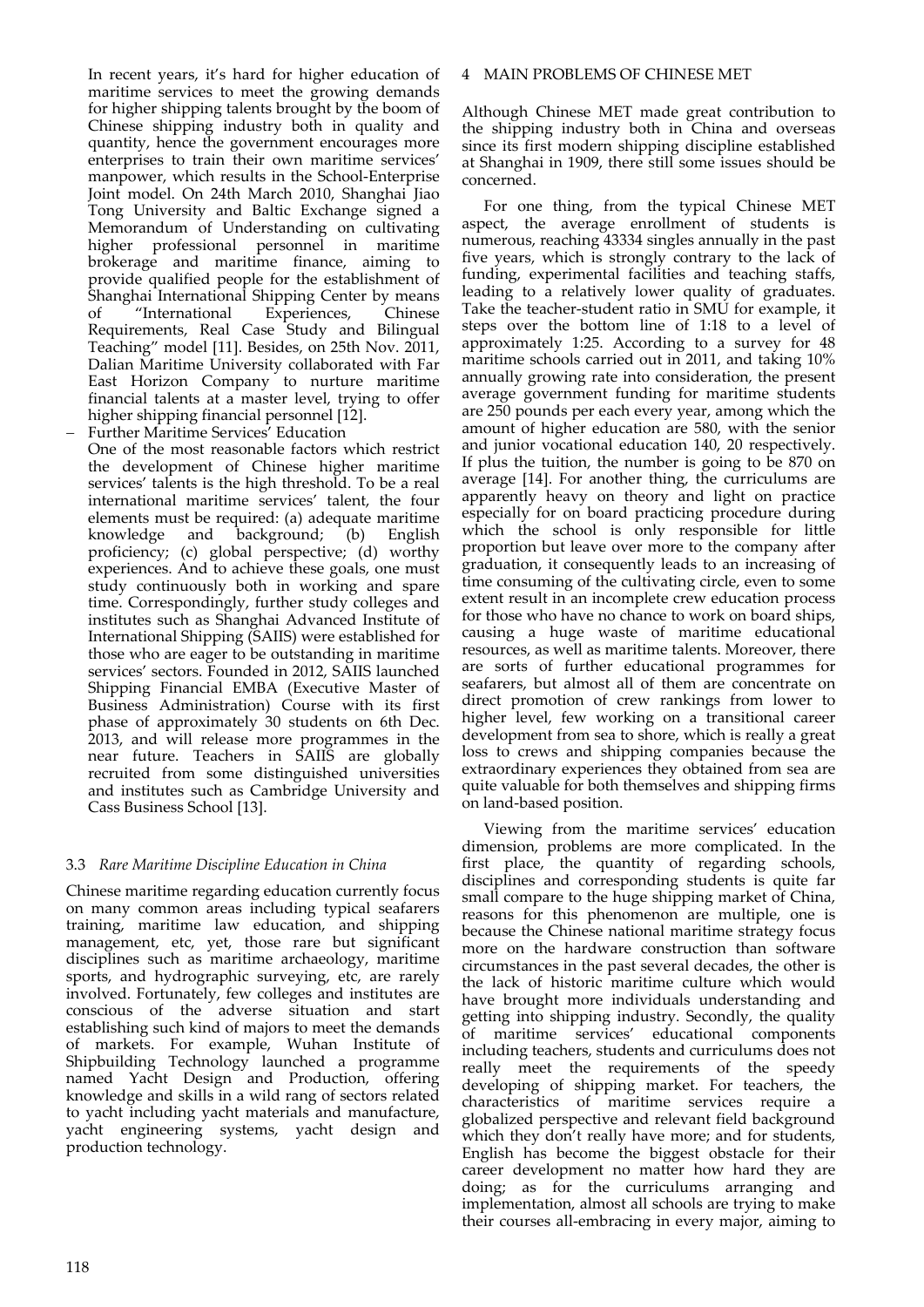produce omnipotent graduates in maritime fields, which finally leads to a opposite consequence.

In the particular rare maritime discipline education area, China plays an infant role all over the world and still has a long way to go.

## 5 SUGGESTION AND PREDICTION

- 1 To resolve those problems mentioned above, not only should all regarding units including government, schools, enterprises, as well as the whole society perform their duties correctly, but also some measures or reforms should be taken.
- 2 Increasing Funding. As can be seen from the statistics listed before, although the government is gradually aware of the important of maritime sector year by year, funds for maritime education whose particularity determines more money than other normal majors still remain at a very low level. Thus the government should take the reality into consideration and allocate more capital to this field in order to bring more facilities and more chance of practicing which may improve the quality of graduates directly.
- 3 Adjusting Strategy. The development of Chinese shipping industry needs strong support from maritime services' talents, but maritime education in China are staying in operating‐centered level, hindering the balance of maritime manpower markets in which seafarers are far more than enough while higher maritime services' people are short. Based on this situation, the government ought to change the maritime educational strategy opportunely to fulfill the demands of shipping industry. Specifically, on one hand, lowering the ratio of typical Chinese MET , on the other hand, raising investment of maritime services' education both on personnel and financial resources.
- 4 Modifying Curriculums. The curriculums of Chinese MET focus more on theory learning but less on practicing which is critical to educating shipping talents. It is necessary for schools to reform their course structures, and to penetrate more experimental sections into routine teaching and learning. In addition, providing teachers with more opportunities of front line to accumulate their practical experiences should be a good solution.
- 5 Accelerating Cooperation. School‐Enterprise mode has been recognized as an efficient way in maritime education. In the first stage, regarding companies should propose their conception of demands for maritime talents regularly in order to deepen schools' understanding of qualified people, at the same time providing schools with more funding and practice opportunities. In the second place, schools should perfect the cultivating proposal and strengthen teacher's professionalism gradually as per enterprises' suggestion, so as to enhance the qualities of graduates. Moreover, both sides can even try the 'ordering' mode to accelerate collaboration between each other.
- 6 Improving Further Education. Well further maritime educational linking system is unique for improving the quality of shipping talents. On one

hand, it provides seafarers who are willing to work ashore with better choices, maximizing the usage of their sufficient sea experiences; on the other hand, it becomes an important talents source of maritime services' field whose threshold are higher than normal subjects. Therefore, the government and society should set up more further maritime educational institutes to fulfill the maritime educational system, and exiting colleges and institutes should also design and launch more proper programmes for further maritime education according to the requirements of shipping market.

7 Disseminating Culture. To large extent, people's interest in the culture of a particular field determines the will of joining, but it seems that people in China know little about maritime sector unless they participating in occasionally. It's vital for government to produce maritime videos and other types of advertising, demonstrating more details about shipping industry to the whole society. Furthermore, by utilizing some particular festivals such as Chinese Navigational Day celebrated on 11th July every year, people can organize a variety of activities, aiming to disseminate maritime cultures to individuals across the country.

## 6 CONCLUSION

This article attempts to provide a comprehensive overview of maritime education and training in China from a broader viewpoint by redefine the concept of MET. By illustrating its present status from different dimensions, and describing disadvantages from different views, we can acquire that Chinese MET is still remain at the first stage of maritime educational system. To alter this unfavorable phenomenon, government and school, as well as the whole society should on one hand implement their duties cooperatively and on the other hand to carry out reforms in defective aspects including funding, strategy and teaching mode, etc, triggering Chinese MET developing to be more comprehensive with high quality.

## REFERENCES

[1] Wikipedia. (2014) *Henry the Navigator*. [Online] Available from:

http://en.wikipedia.org/wiki/Henry\_the\_Navigator. [Accessed: 18th January 2014]

- [2] Dong, F. (2005) Some Observations on the Undergraduate Maritime Education in Chin. *Maritime Education Research.* (3).p.1‐4.
- [3] Liu, Z. J. (2013) Improve the Quality of Maritime Education by Grasping the New Trend. *Maritime Education Research.* (3). p.7‐12.
- [4] China MSA. (2012) *Seafarer's Annual Report of China* Beijing: China MSA.
- [5] Education Online. *Universities Carrying Maritime Education*. (2014) [Online] Available from: http://gkcx.eol.cn/soudaxue/querySchoolSpecialty.html? zycengci=%E6%9C%AC%E7%A7%91&bkzytype=&zkzy type=&keyWord1=%E8%88%AA%E6%B5%B7%E6%8A